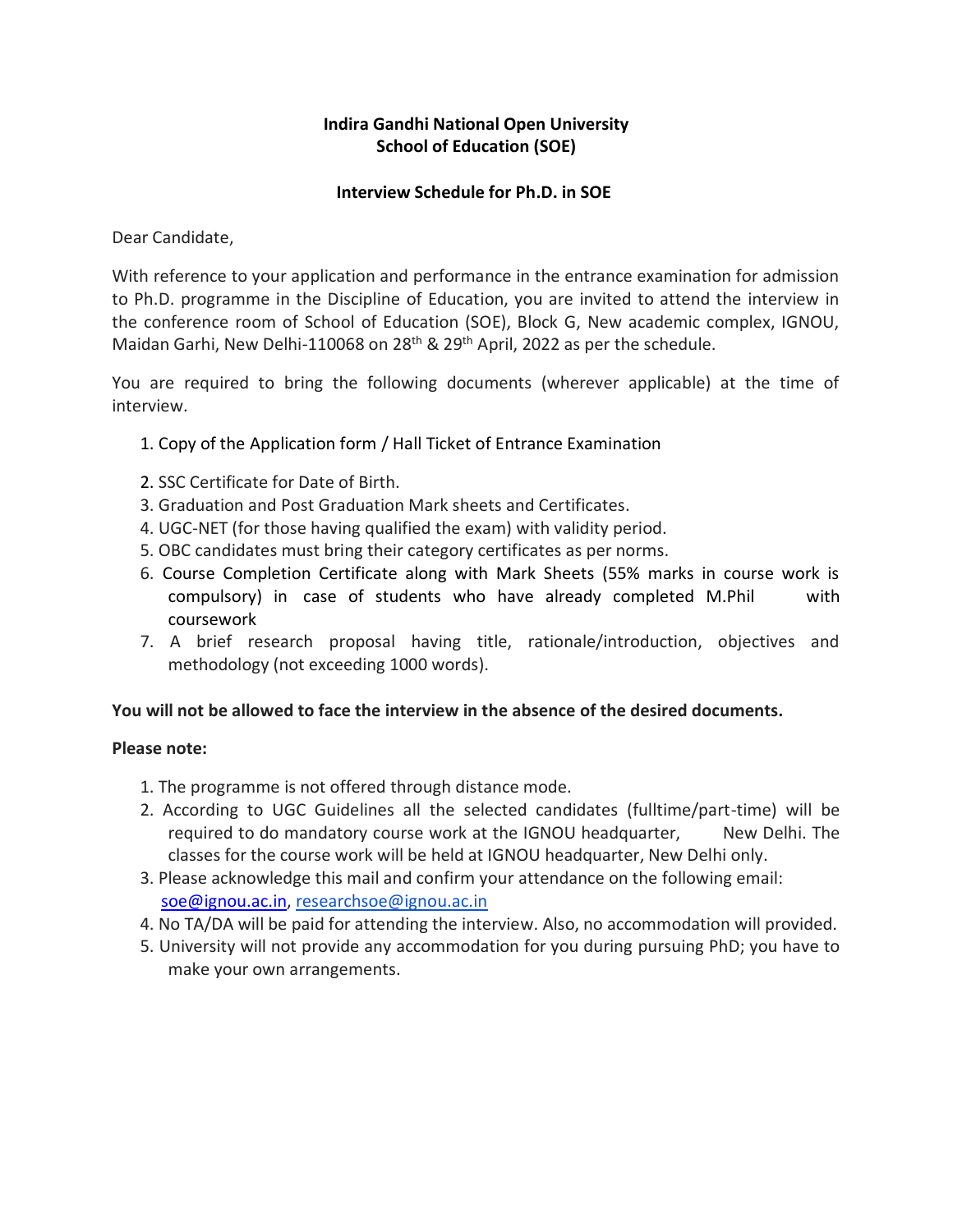| S.No           | R.No       | <b>Name</b>                           | <b>Fathers Name</b>               | Category  |
|----------------|------------|---------------------------------------|-----------------------------------|-----------|
| $\mathbf{1}$   | OR04000479 | <b>ANUSUYA RAUTRAY</b>                | <b>MADHAB RAUTRAY</b>             | <b>UR</b> |
| $\overline{2}$ | DL01005249 | <b>JIJIMOLE JOSEPH</b>                | <b>JOSEPH</b>                     | <b>UR</b> |
| 3              | DL01000440 | HEMA UPADHYAY                         | VIJAY SHANKAR UPADHYAY            | <b>UR</b> |
| 4              | DL01003561 | <b>HEENA</b>                          | <b>RAJ KUMAR</b>                  | <b>UR</b> |
| 5              | DL01001883 | <b>MAYANK DIXIT</b>                   | RAM KUMAR DIXIT                   | <b>UR</b> |
| 6              | JK04000503 | KULSUMA NAZIR                         | <b>NAZIR AHMED</b>                | <b>UR</b> |
| $\overline{7}$ | UK01000022 | <b><i>DEEPIKA BHATT</i></b>           | P C BHATT                         | <b>UR</b> |
| 8              | WB10000477 | MUDASSAR NAZAR<br><b>BAIDYA</b>       | ABDUL RASHID BAIDYA               | <b>UR</b> |
| 9              | BR07000417 | ANIL KUMAR SINGH                      | RAMJANM SINGH                     | <b>UR</b> |
| 10             | BR07000821 | <b>MAUSMI SINHA</b>                   | SACHCHIDANAND SINHA               | <b>UR</b> |
| 11             | DL01000887 | NISHI GUPTA                           | ROHITASH GUPTA                    | <b>UR</b> |
| 12             | TL01000292 | <b>MADHURI</b><br>THURLAPATI          | MAHENDRA PRASAD T                 | <b>UR</b> |
| 13             | JK04000339 | <b>IMTIYAZ AHMAD</b><br><b>SHEIKH</b> | SANAULLAH SHEIKH                  | <b>UR</b> |
| 14             | DL01002597 | <b>ROSHAN PARVEEN</b>                 | SAIEDUL ZAFAR KHAN                | <b>UR</b> |
| 15             | UK01000174 | VIBHA GURURANI                        | YOGESH CHANDRA<br><b>GURURANI</b> | <b>UR</b> |
| 16             | KL12000304 | SREEREKHA.M                           | RADHAKRISHNAN.M                   | <b>UR</b> |
| 17             | OR04000389 | TRUPTI PANIGRAHI                      | <b>GIRISH PANIGRAHI</b>           | <b>UR</b> |
| 18             | OR04000316 | SASMITA MAHARANA                      | <b>SUDAM MAHARANA</b>             | <b>UR</b> |
| 19             | DL01001322 | PRIYANKA SINGH                        | NIRANJAN SINGH                    | <b>UR</b> |
| 20             | DL01000644 | <b>KUMUD</b>                          | <b>RATAN LAL</b>                  | <b>UR</b> |
| 21             | OR04000494 | SUBHRAJYOTSHNA<br><b>BISWAL</b>       | <b>BHRAMARBAR BISWAL</b>          | <b>UR</b> |
| 22             | JH04000379 | <b>LEENA MAHANTA</b>                  | <b>BHARAT CHANDRA</b><br>MAHANTA  | <b>UR</b> |
| 23             | KL12000569 | RAHUL M.K                             | VENUGOPAL M.K                     | <b>UR</b> |
| 24             | UP12001200 | PRIYANKA GUPTA                        | <b>GYANENDRA GUPTA</b>            | <b>UR</b> |
| 25             | JK02000454 | <b>IQBAL RASOOL</b>                   | <b>GH RASOOL GANAYEE</b>          | <b>UR</b> |

## **List of Selected Candidates called for Interview on 28 April 2022**